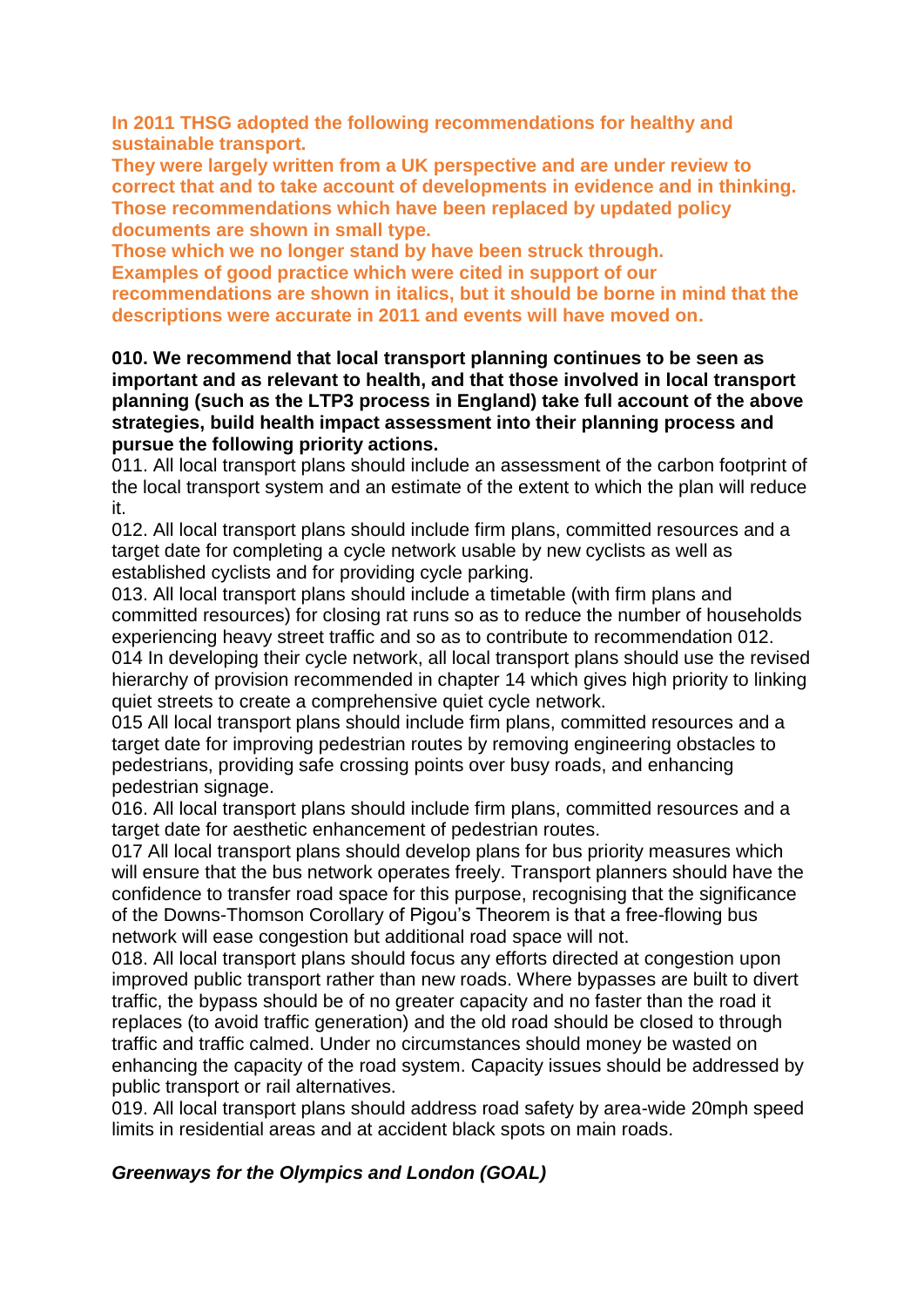*GOAL is Sustrans' contribution to the Olympic legacy, but with wider impact. It is the strategic masterplan, combining all of Sustrans' practical collaboration with London authorities to develop a London-wide network of greenways and traffic-calmed streets, passing to and through the capital's green spaces and facilitating large numbers of daily active travel trips.*

*An intensive monitoring programme is designed into the GOAL implementation work; automatic cycle and pedestrian counters will be supported by face to face user surveys, currently at 13 sites.*

*www.sustrans.org.uk/sustrans-near-you/london will present implementation and usage information.*

**020 We recommend that those engaged in spatial planning recognise the significance of the Appleyard / Lintell / Hart findings and proceed on the basis that it is entirely plausible that within the near future it may come to be considered that heavy traffic in a road renders houses bordering that road unfit for long term human habitation.**

021. There should be a strict prohibition on new development of any kind being accessed via a residential road (other than a major road with residential development along it) if this would increase the flow of traffic along the road to a steady flow. If it is necessary, in order to avoid this, for the main car parks of a new development to be some distance away with the final access being on foot, then so be it.

022 There should be a strict prohibition on residential properties being built with their principal pedestrian access being from a main road, with exceptions for owneroccupied plots purchased before the policy was adopted, holiday homes, or properties to be used as temporary lodgings.

023 In new residential developments there should be a strict limit on the number of properties that might be accessed by a residential road. Developments larger than this should either have multiple access points or a non-residential access road. 024 Where residential properties have already been built on a main road, spatial planners should facilitate measures to address this, including reorientation of the properties' relationships to the road, shared gardens or conversion to holiday homes, temporary lodgings, or business premises.

025. The Home Zone should be adopted as the norm for all new residential streets. 026 All future large residential developments should be divided into residential cells, so as to prevent the creation of new rat runs. There should, however, be pedestrian and cycle links between the cells, with only motor vehicles being prevented from passing through.

027. Residential developments should have a pedestrian-permeable street design, with good cycle routes and aesthetically attractive pedestrian routes through them.

**030.We also recommend that Government recognises the importance of spatial planning to health and other social values, that the NICE work programme on spatial planning cancelled by Ministers in December 2010 be reinstated and that those engaged in spatial planning adopt a policy that the health of the people shall be a material consideration to any development proposal, build health impact assessment into their procedures, and pursue the following actions.**

031. Spatial planning should aim to ensure that the whole population can access the sources of a healthy lifestyle – recreational exercise opportunities, affordable healthy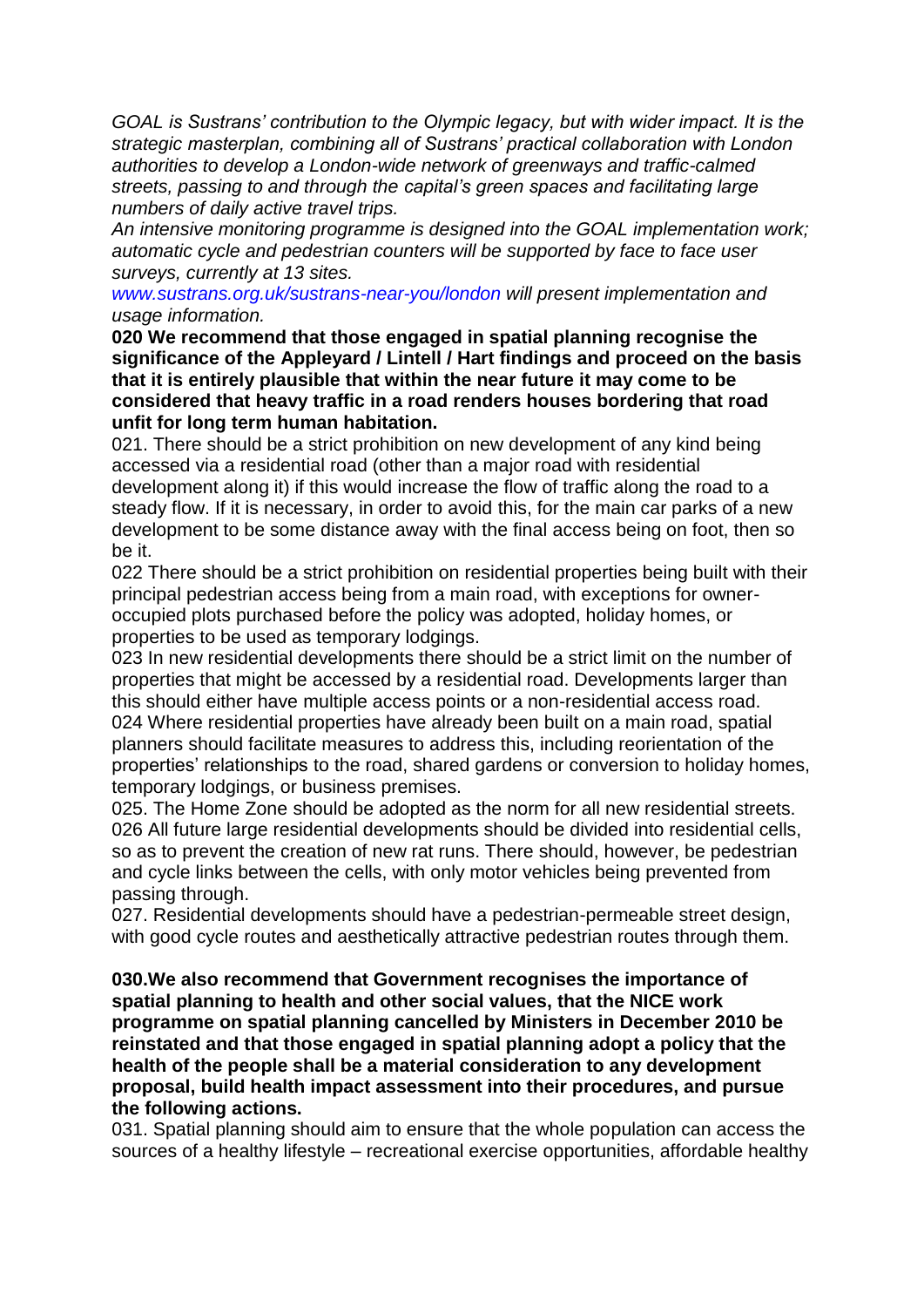food shopping, parks and countryside, work, education, places of social interaction, health facilities.

032. Spatial planning should aim to ensure that people are provided with opportunities to build exercise into their daily lives more easily than to avoid it. 033 Spatial planning should have a goal that people spend as much as possible of their day in surroundings that are green and aesthetically attractive and should to that end make as much use as possible of street trees, grass, open space, green roofs and living walls, .

034 Spatial planners should aim to make it easy for people to obtain facilities as close as possible to where they live and work. Much of the movement that we call 'increased mobility' is a human benefit but much of it is not – much of it is the hardship of having to travel a long way to find something that once was local. 035. In making provision for transport infrastructure spatial planners should move away from thinking 'car' and towards a future that is 'train, bus, cycle and foot'. 036. Insofar as spatial planning must be intimately linked to economic development, it must recognise good environments as an economic driver since the knowledgebased industries of the future, much freer in the choice of where to site themselves, will want to place themselves where it is pleasant to live.

037. Two of the aims of town planning should be firstly, to minimised journey lengths, by resisting the trend to fewer and larger facilities, and secondly, to ensure that all facilities are easily accessible by foot, bicycle and public transport. This is particularly important for shops, schools, health services, local authority services, recreational facilities and places of employment.

038. Planning should ensure that residential developments can be serviced by public transport. Particular care needs to be taken with areas of low residential density since these tend to be difficult to serve by public transport.

#### **040. We recommend that those involved in financing, designing and providing public transport systems cooperate together to provide a National Integrated Transport Web (perhaps with a brand name like Transweb).**

041 There should be a Transweb station within 1km of each settlement in rural areas and each place of residence, business, work or public recourse (such as parks or beauty spots) in urban areas; within 5km of almost all places of residence, business, work or public recourse outside settlements (with exceptions being predominantly for places intended to be accessed only on foot or situated a long way from a public highway); and within 15km of any point on the public road network.

042. Transweb stations should have a service in each direction at least every 20 minutes in urban areas, at least every 30 minutes for mainland rural settlements, at least every hour for other places of residence and (when open) of work or business, and at least every three hours in almost all cases. Where services of this frequency cannot be justified on a scheduled basis they should be provided on a demandresponsive basis.

043. Local services should be reintroduced on almost all railways in the national rail network with the reopening, at least as a tram stop, of almost all stations that have been closed if the line on which they were situated remains and with the opening of new stations or tram stops where communities, workplaces, business developments or places of significant public recourse adjoin the track. These stations should normally be served by a new tram/train stopping service, although in some cases there may be other solutions (examples are given in the text of chapter 15 of Health on the Move 2).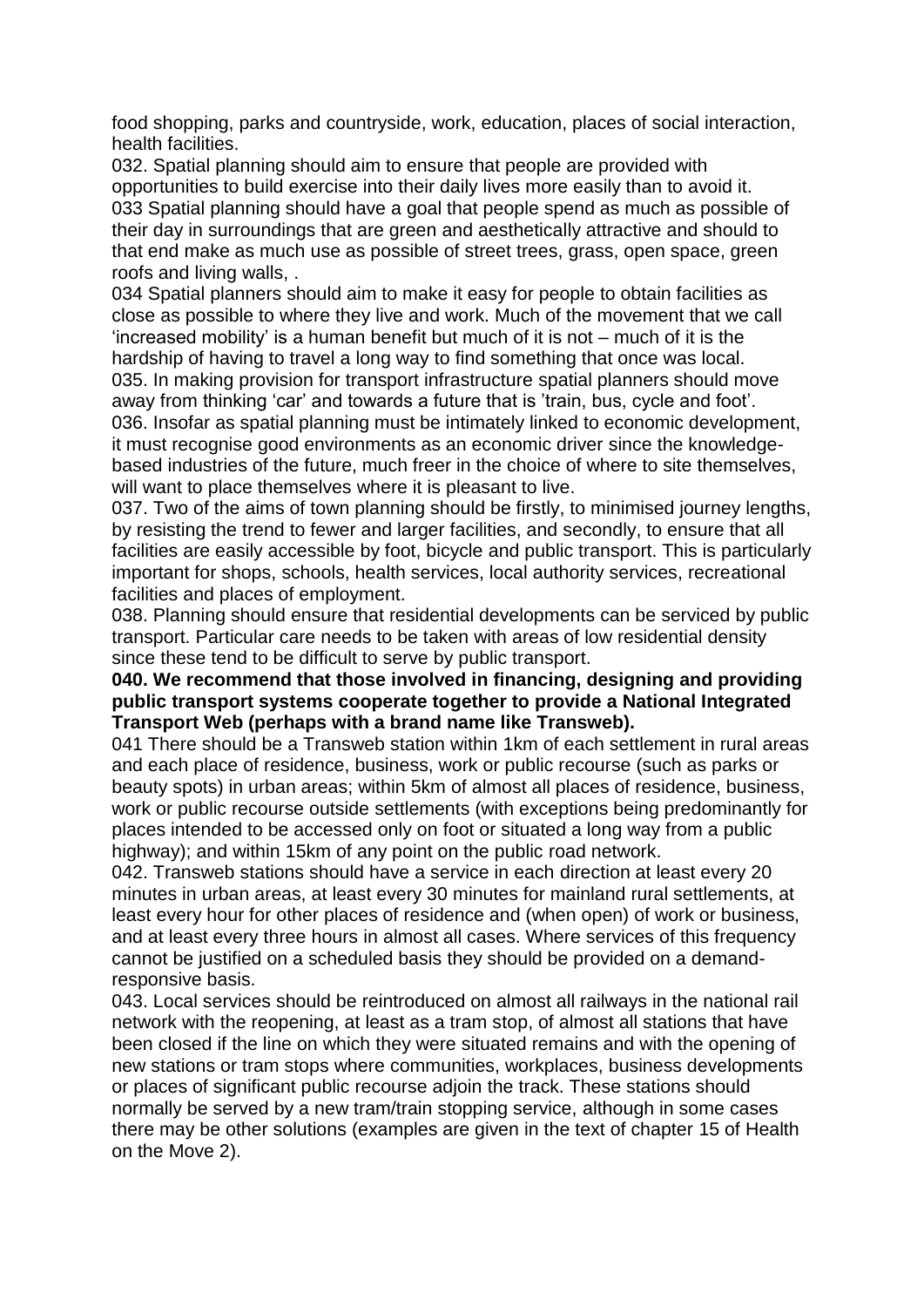044 Highways authorities should have the power to establish a street tramway on any road on which public vehicular rights exist. This will not only facilitate the expansion of light rail systems but the construction of such tramways for the use of tram/trains will help address issues of rail capacity at junctions and other bottlenecks.

045 In view of its successful adoption in Europe, the British perception of the tram/train as an untried technology requiring extensive evaluation and careful consideration should be abandoned.

046. High frequency mid-distance bus services stopping typically about once every 8km and high frequency long-distance coach services stopping typically about once every 20km should operate on almost all motorways and should serve on a rotational basis local Transweb stations situated typically every half a mile or so along the motorway.

047. There should be serious consideration given to reopening a reserved track public transport service along the corridor of each railway that has been closed This will not always be justified and may sometimes be achieved by a bus, coach or tram service along a parallel road (if appropriate bus/tram priority can be achieved). However, reopening of the railway will be appropriate in many cases. To that end there should be a statutory power for public transport authorities to authorise the construction of heavy rail or light rail infrastructure or busways along any disused railway formation. Provided certain conditions can be met, Transport & Works Act procedures and planning permission should not be needed. These conditions should be that it does not interfere with the use of the formation for walking and cycling, preserves any highway rights or private rights of access that have used the formation, makes compensation for any displaced commercial or agricultural use, makes a wayleave payment to the owner of the land on a fixed scale, does not affect any established residential use of the land (or alternatively makes arrangements acceptable to both the owner and the occupier), meets proper noise standards for residential properties bordering the track and arranges protection for wildlife, tree cover and habitat. (In making this recommendation we have no wish to add our voice to any general pressures for relaxation of planning controls nor to oppose the empowerment of local communities in development control but we believe that the special circumstances of a type of development essential to climate change and public health, requiring linear developments passing through several communities and capable of being obstructed at any one point, are exceptional and that the conditions we propose are rigorous and protective of legitimate concerns). 048. The Transweb system should link to cycling through cycle hire, cycle carriage and cycle storage, although not all Transweb stations and services need have cycle facilities if a station with cycle services is within a reasonable cycling distance over good quality cycle routes.

049. The Transweb system should also include high frequency or limited stop bus services with bus priority, links to stations (such as travelators, gondelbahns and people movers and demand responsive services) and, where necessary, ferries. 04X. The Transweb system should operate as an interconnected system with through ticketing.

04XI. The contribution of the Transweb system to reducing congestion should be identified and a commensurate funding stream established, based on road charges. *Integrated national timetable in Switzerland*

*A wide range of public transport operators in Switzerland, including the national railways, private railways, cantons, the Postbus operators and bus companies*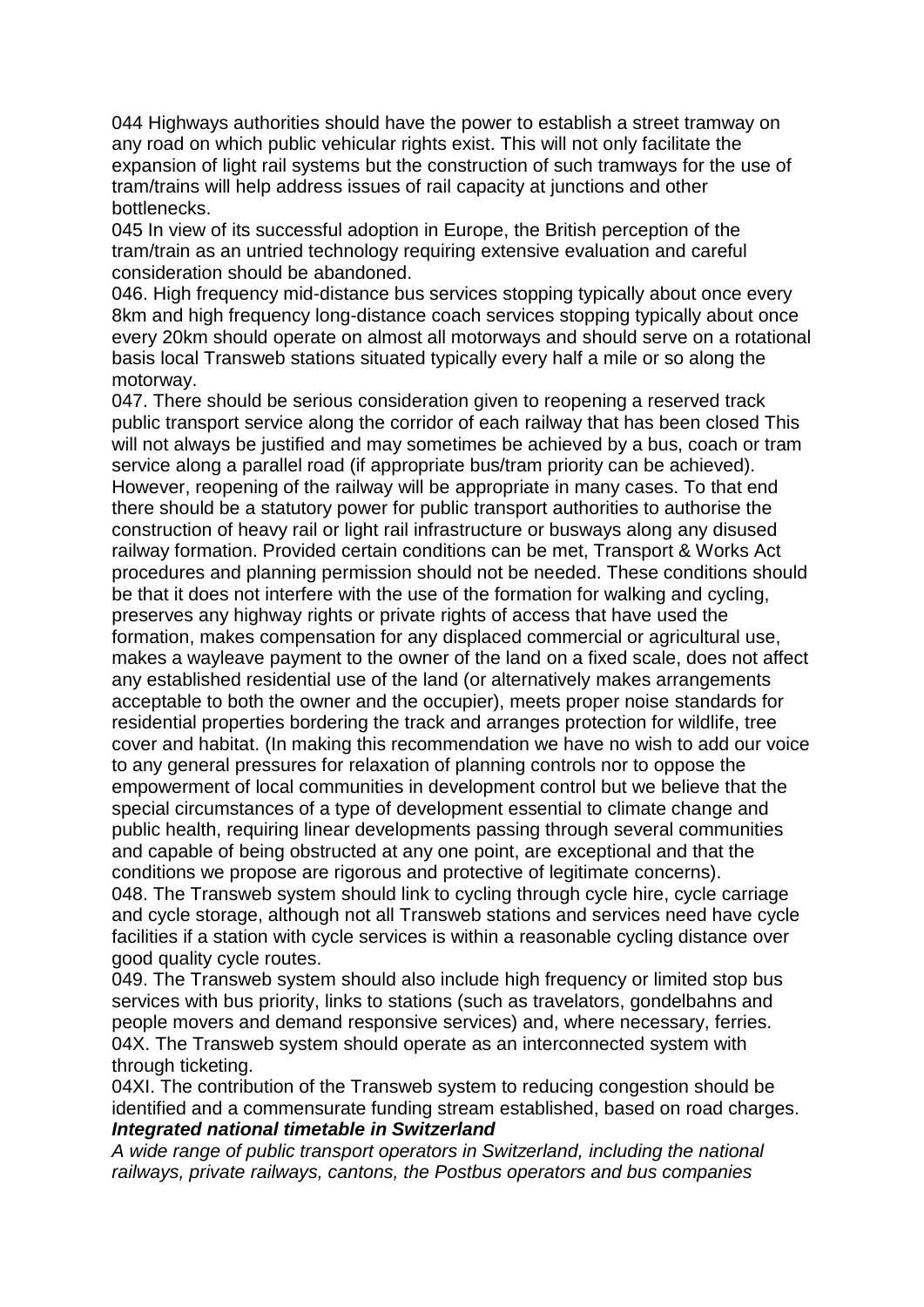*cooperate in the production of an integrated national timetable, which produces a wholly integrated transport system reaching to every part of the country, notwithstanding the problems created by rural areas intersected by mountains and lakes.*

#### *Public health proposals for Greater Manchester LTP2*

*The Directors of Public Health of Greater Manchester recommended a proposal similar to the Transweb scheme in their Advice to LTP2. They developed proposals for orbital rail services (using disused rail formation and underused orbital rail lines with street tramways to bypass areas of rail capacity restriction) and orbital bus services (many of them using the orbital M60) to augment the predominantly radial nature of transport in the conurbation. They included proposals for motorway bus stops. They identified areas of the county more than three miles from a railway station and suggested ways to link them to the train/cycle network. They proposed cycle vans on trains. They proposed demand-responsive services for rural and overnight services. They proposed the inclusion of the proposals in the suggested Greater Manchester TIF bid (congestion charge scheme funding public transport development) by expanding the funding in the scheme with road charges. They were unable to persuade Greater Manchester transport leaders to adopt the proposals but they were able to secure the incorporation of evaluation of some elements of their proposals into the Greater Manchester TIF bid.*

*Unfortunately, the proposals, like the entire Greater Manchester TIF package, failed due to lack of political will and defeat at a referendum. Tragically one of the arguments successfully deployed against the Greater Manchester package in the referendum was that its benefits were not universal and its costs fell unfairly – arguments which could not have been used if the public health proposals had been adopted.*

### **050 We recommend that public transport operators commit to the goals and Strategies of a healthy and sustainable transport system and in particular commit to growing public transport usage in place of the car instead of merely finding the cheapest way to convey their captive customers**

051. Public transport operators should commit to the Transweb concept. They should work together to design the Transweb network and should campaign for it to be established.

052. Bus operators should be aware of the fact that bus usage is higher in cities with rail-based public transport systems and they should view the rail system not as a competitor but rather as the part of the public transport system at the cutting edge of competition with the car that will benefit the entire system.

053. Train operators (and other public transport operators when they operate in areas that are not rail-served) should view the train/cycle combination as a major potential source of business and revenue and should aim to promote it and make high quality provision for it.

054 Bus, taxi and community transport operators should work together to design an effective demand-responsive transport system.

055 Public transport operators and the ambulance service should work together to create a universal public transport system for those whose use of mainstream public transport is affected by impairments. Various levels of provision should exist for different levels of impairment. The system should also be available to those affected by temporary difficulties.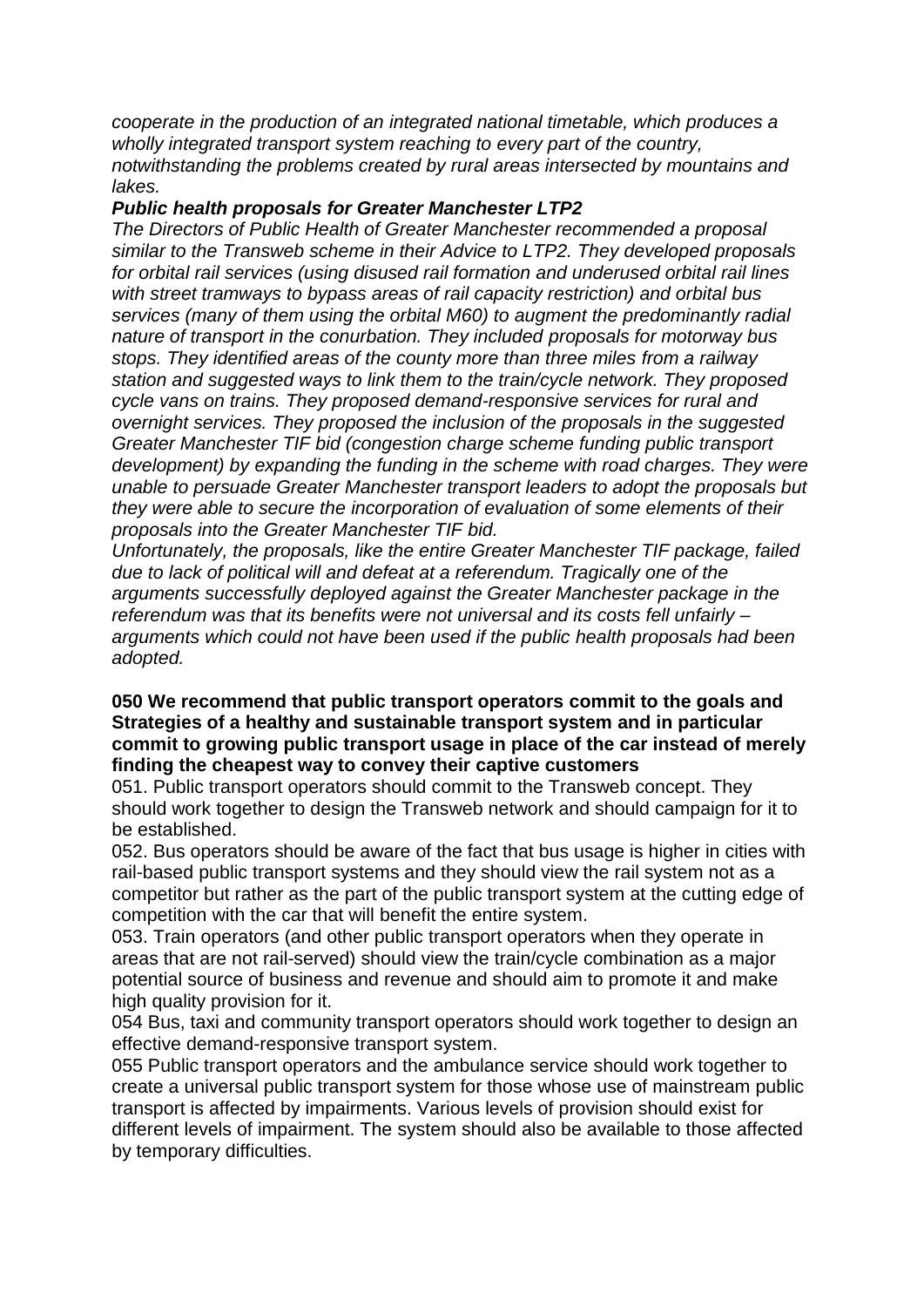056 Public transport operators should make better provision for shopping and for luggage, recognising that they are in competition with the car boot.

057.Public transport operators should consider the complex journeys made by those with childcare needs and should develop effective solutions, perhaps including the provision of childcare at public transport interchanges, the adjustment of connections at bus stops close to childcare establishments, or demand responsive feeder services.

# *Examples of Demand Responsive Transport (DRT)*

*Suffolk Links is a DRT service which provides connections to bus and train links in rural areas.*

*It collects people who are not able to access a bus directly, by picking them up from a convenient point. Where appropriate, Suffolk Links connects with other bus services for onward travel to further destinations. Where this is not possible, end to end journeys are possible, although only within each service area.*

*The service can be booked by telephoning Suffolk Links up to a week before travel. Bookings are made on a first come, first served basis. Booking times and hours of operation vary between each Suffolk Links service. Each vehicle is fully accessible with low steps, hand rails and a lift for wheelchair access. Potential users are asked to let the operator know at the time of booking if assistance is required.*

*Journeys are charged like a bus fare. Passengers are informed of the fare when booking a journey; tickets are issued when boarding. Concessionary passes and Explore cards are valid on all journeys. It is possible to buy through fares for many journeys, to avoid paying twice.*

*(www.suffolkonboard.com/suffolk\_links\_demand\_responsive\_transport)*

*Other examples include traintaxi, which provides information for business travellers of the availability of taxis to travel the final few miles between rail stations and the eventual destination*

*(www.nbtn.org.uk/news/story/215) and the Wiltshire Wigglybus (www.drtbus.co.uk/) .*

### **060 We recommend the active marketing of cycling.**

061. All authorities and agencies should project positive images of cycling as a safe and healthy option for local travel.

062 Steps should be taken to ensure that the media are enabled and assisted to present cycling issues accurately, especially with respect to the low risk of injury and the high risk from sedentary living, and that factual inaccuracies in unhelpful coverage be pointed out.

063 The NHS should promote the importance of cycling in improving health and longevity, and should include it in health trainer schemes, exercise referral schemes, cardiac rehabilitation programmes, weight management programmes, obesity treatment and the like.

064 Cycling is also an important weight management intervention for those with healthy body weight, not only those who already have problems, and should be promoted as such.

065 There should be promotion of cycle training.

066 Care should be taken that any helmet promotion does not undermine the image of cycling as safe, or overstate the message. Risk assessment shows it is no more rational to wear a helmet for cycling than it is when walking, driving or playing football or rugby.

See Section 7.4 of Health on the Move 2 for more details on cycle helmet evidence. 067 Train operators should regard the train/cycle combination as a potential major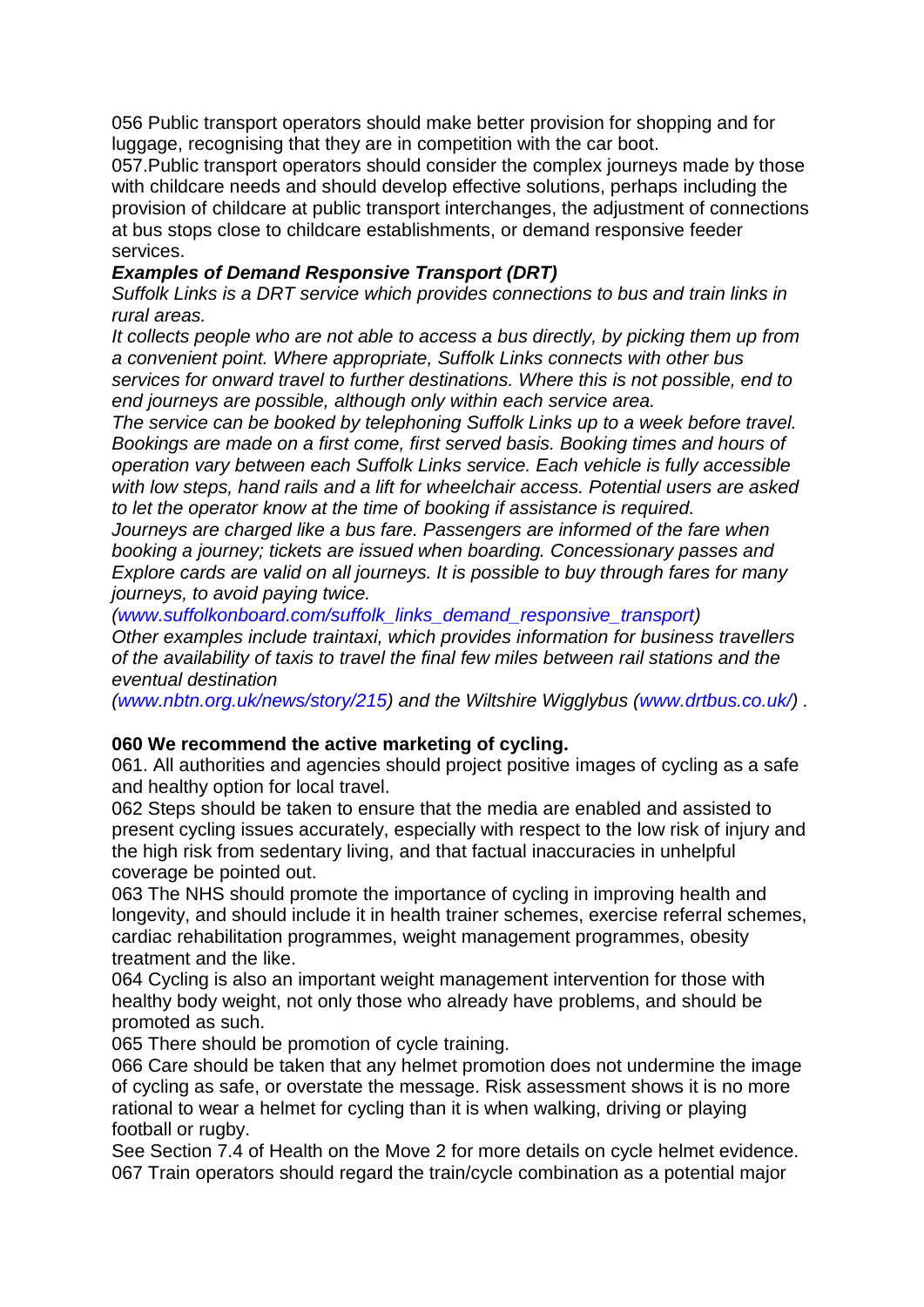source of traffic and revenue and should actively promote it as a mode of transport of comparable flexibility to the private car.

# *Bikeability*

*Bikeability is 'cycling proficiency' for the 21st century, designed to give the next generation the*

*skills and confidence to ride their bikes on today's roads. There are three levels. Level 1starts when children can already ride a bike; it teaches control of the bicycle in a traffic-free environment, such as a school playground. Level 2 introduces children aged 10-11y to cycling safely on roads, while level 3 (for secondary school children, aged 11-18y) covers a wider variety of road conditions and more challenging traffic situations (see www.dft.gov.uk/bikeability/)*

# *Bike It*

*Bike It is a Sustrans programme which works intensively with schools to increase levels of cycling to school and establish a pro-cycling culture. A typical work programme includes school assemblies and classroom work; assistance with school travel plans, cycle storage, and cycle training; after school cycle skills sessions; and family-friendly school travel events and rides.*

In 2008. Bike It worked with 89,000 children in over 400 schools; the proportion of *children cycling every day doubled from 4% to 8%; those cycling at least once a week rose from 14% to 26%, and those never cycling to school fell from 75% to 55%.*

*More information at www.sustrans.org.uk/what-we-do/bike-it*

#### **070 There should be a marketing initiative to promote the concept of healthy transport.**

071. In addition to the active promotion of cycling referred to in recommendation 060, there should be similar promotion of walking.

072. The impossibility of addressing congestion in a universally car-based system should be actively pointed out, to encourage people to accept that only responsible limited use of cars is compatible with their benefits being enjoyed at all. The low average speed of traffic in cities should be emphasised.

073. The benefits of the lifestyles involved in our proposed healthy transport system should be holistically promoted to show that a healthy transport system is empowering rather than

constricting.

074 The role of congestion as a Tragedy of the Commons should be explained to demonstrate the flaw in a libertarian approach and point out that only collective choices will empower us to achieve what we all want.

075. Physical activity should have a much higher profile in publicity about obesity; moderate activity built into everyday life should have a much higher profile in publicity about physical activity; and transport should be prominent in such publicity (alongside the use of stairs and children's independent play).

076 The present dislike of health and safety restrictions should be built on and turned to positive purpose by emphasising the need for proportionate risk judgments and the danger of risk averse approaches.

077 There should be an attempt to promote a clear vision of how the healthy transport system fits together.

078. Analogies like the replacement of the horse by the railway, the construction of the sewers, and the cleaning of the air should be used to counter the argument that these proposals are unrealistic.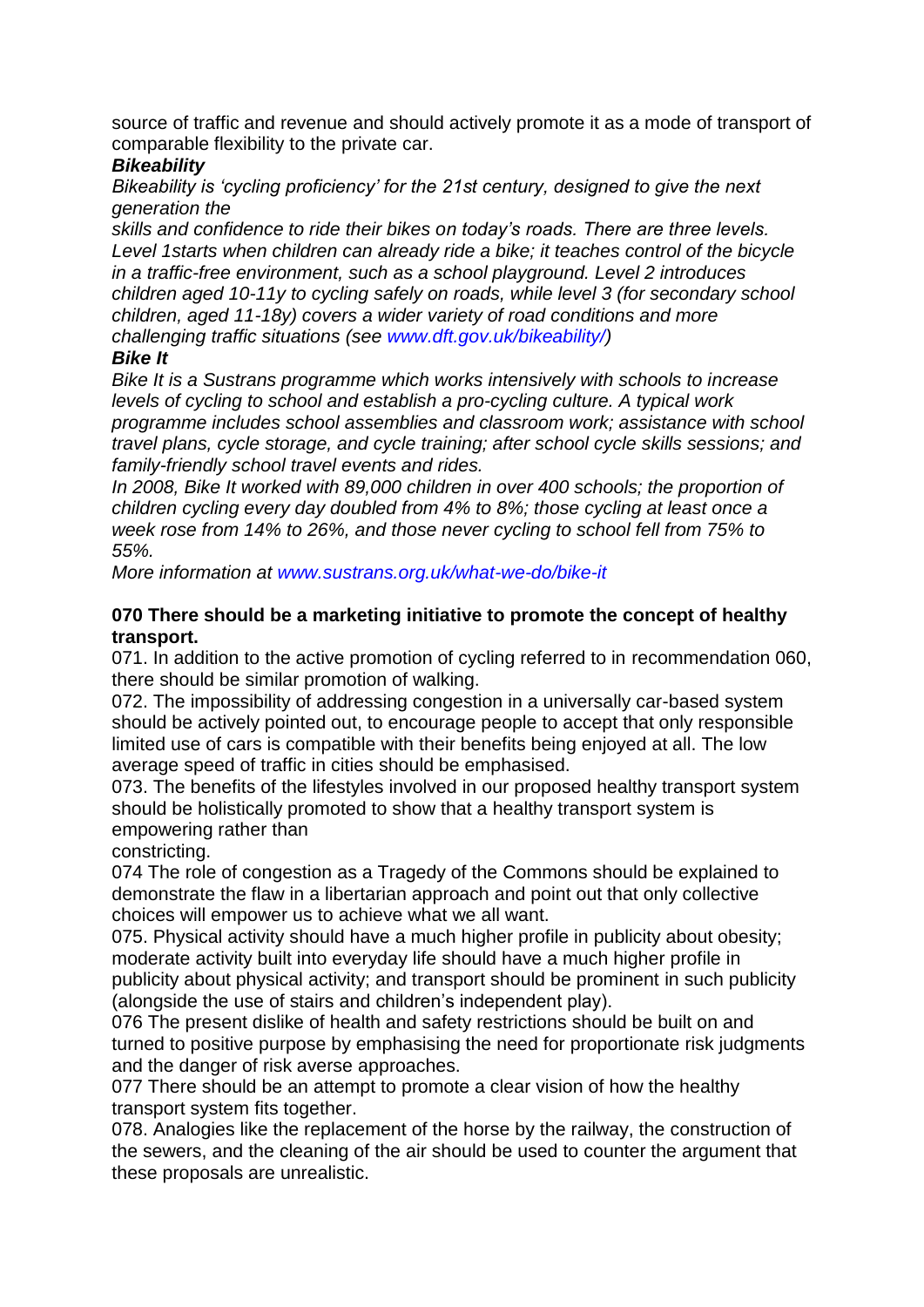### **080 We recommend that employers take steps to promote active travel, low emissions and safe driving.**

081. All places of work and business should have safe and secure bicycle storage and all places of work should offer access to changing and showering facilities. 082. All employers should operate policies such as compressed hours and homeworking which allow their employees to come to work on no more than four days a week (with a medium term objective of introducing three day weekends with most workers also working at least one day a week at home, reducing work attendance to three days).

083. All employers who offer subsidised parking, company cars or lease cars should offer subsidies to cycle purchase and public transport use to at least the same extent. All employers should offer a salary sacrifice scheme for bicycles and for public transport season tickets.

084. All employers should offer cycle proficiency lessons and maintenance workshops in conjunction with Local Authorities and other providers, especially those in the third sector.

085. All employers should support a bicycle user group (BUG) and provide a stock of bicycle tools at the workplace for members of the BUG.

086. All employers should pay a minimum business cycle mileage rate of 20p per mile and should restrict the mileage rate for car usage to marginal cost only at a fixed level irrespective of engine size and set at a level appropriate for small cars. 087. All employers should limit the provision of company cars or lease cars to electric vehicles or vehicles meeting class A emissions standards and should consider the use of electric pool cars and a bicycle pool.

088. All employers should consider journeys frequently made by their employees which are best made by public transport and should ban mileage claims for such journeys, except in certain circumstances (eg employee with a disability rendering them unable to access current public transport). They should consider a contract with the public transport operator to cover all journeys made by their staff on these routes.

089. All employers should have safe driving guidelines. These should prohibit the use of mobile phones whilst a vehicle is moving, warn against driving whilst tired, and emphasise the need to comply with speed limits and not exceed 20mph in residential streets. Lorry drivers should be repeatedly warned of the dangers of trapping cyclists when turning left. "How well am I driving?" numbers should be the norm on all commercial vehicles.

### **Travel Actively**

The *Travel Active* consortium (see chapter 14, Box 14.1) is delivering 50 projects to increase everyday walking and cycling, supported by the National Heart Forum and National Obesity Forum. The total programme costs over £30 million, with £20 million coming from the Big Lottery Fund. Target groups are those who are most at need of increasing their physical activity levels. These include young people, older people, women, people from black and minority ethnic groups, people with physical health issues, and people with mental health issues.

Between 2008 and 2012, the project partners aim to enable two million people to become more physically active. There is a robust monitoring programme, to identify the outcomes, which will be disseminated widely.

More information at www.travelactively.org.uk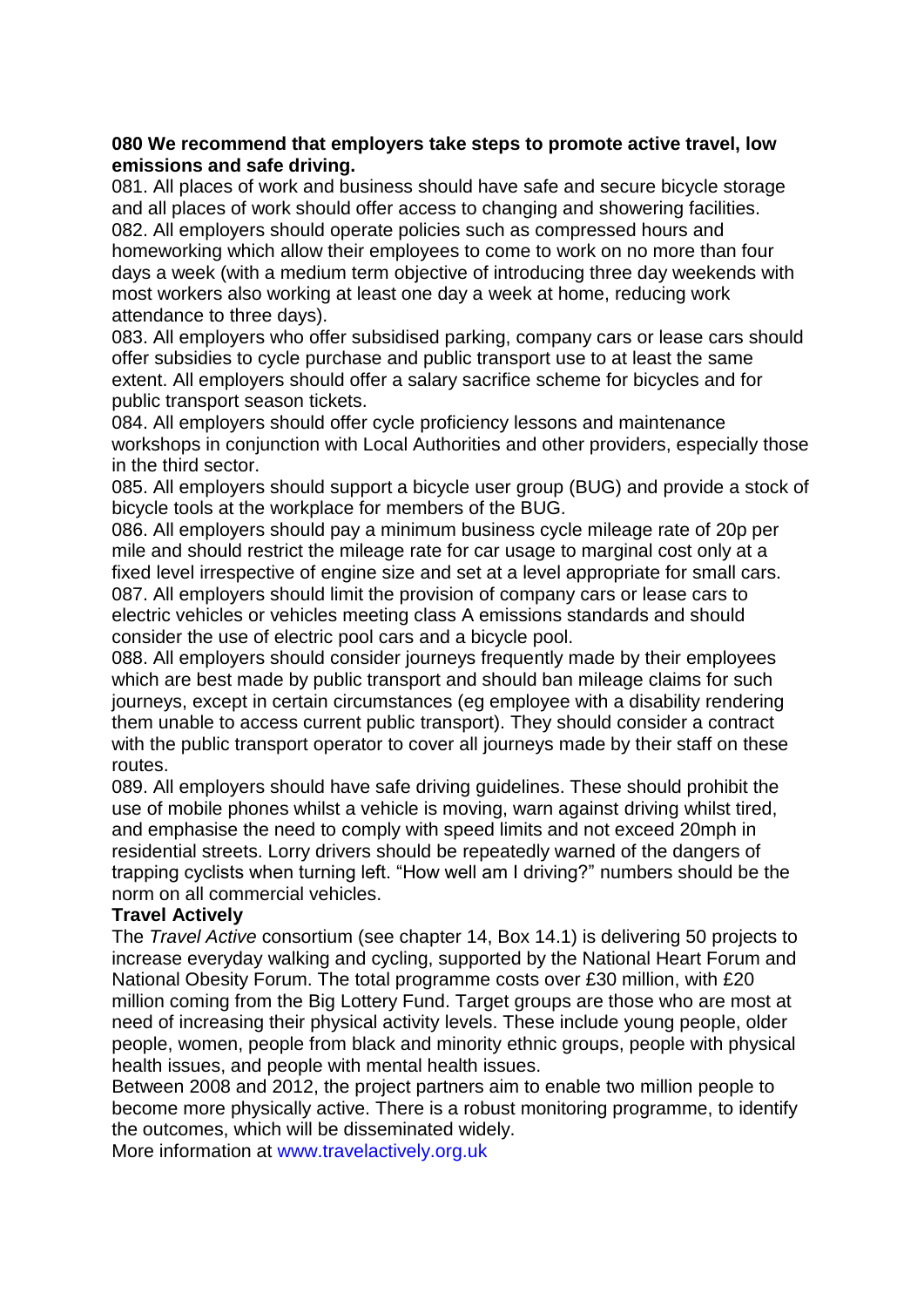**090. We recommend that highways authorities**

**(a) devote at least 10% of their resources to walking and cycling;**

**(b) distinguish clearly between residential streets and other roads and**

**recognise that the prime purpose of the former is community interaction, its role**

### **as a highway being secondary;**

# **(c) recognise the importance of lower speed limits.**

091. We recommend that the National Cycle Network and the Long Distance Footpath Network be 'trunked', thereby putting the core of the national cycle and walking networks on the same footing as the core of the vehicular road network. The Highways Agency should invest 10% of its resources in the improvement and development of these two networks, the provision of safe crossings over Highways Agency roads which sever walking and cycling routes, and the provision of cycling facilities on or parallel to all trunk roads on which it is unsafe to cycle and for which there is no parallel National Cycle Network route.

092. Local highways authorities should have clear plans for the development of walking and cycling networks. These should comply with recommendations 012 to 016 above directed to local transport planners; highways engineers should strenuously object to any failure of a local transport plan to address these recommendations.

093. Local highways authorities should require the Home Zone to be the normal layout of all new residential streets and should support conversion of existing streets where possible.

094. Local highways authorities should be receptive to proposals for the closure of rat runs.

095. For cycle provision all highways authorities should adopt the revised hierarchy of provision recommended in chapter 14, which gives high priority to linking quiet streets to create a comprehensive quiet cycle network but also takes steps to support cyclists using main roads.

096. All highways authorities should ensure that the bus network operates freely and should have the confidence to transfer road space for this purpose, recognising that the significance of the Downs-Thomson Corollary of Pigou's Theorem is that a free flowing bus network will ease congestion but additional road space will not. 097. Highways authorities should not promote new roads as a response to congestion. Where bypasses are built to divert traffic, the bypass should be of no greater capacity and no faster than the road it replaces (to avoid traffic generation) and the old road should be closed to through traffic and traffic-calmed. Under no circumstances should money be wasted on enhancing the capacity of the road system. Capacity issues should be addressed by public transport or rail alternatives. 098. Highways authorities faced with congestion which might in the past have been addressed by new road building should consider solutions based on public transport alternatives. The Highways Agency should enter into discussions with Network Rail about rail alternatives to new roads, including rolling motorways and other carcarrying and lorry-carrying services.

099. Legislation should be introduced distinguishing the legal position of roads, streets and quiet lanes. Only on roads (class I,II and III roads and other roads designated by the highways authority) should there be an unrestricted right of through motorised vehicular passage. In streets, the right of motorised vehicular passage should be limited to access and to other uses explicitly and exceptionally permitted by the highways authority except that slow moving personalised vehicles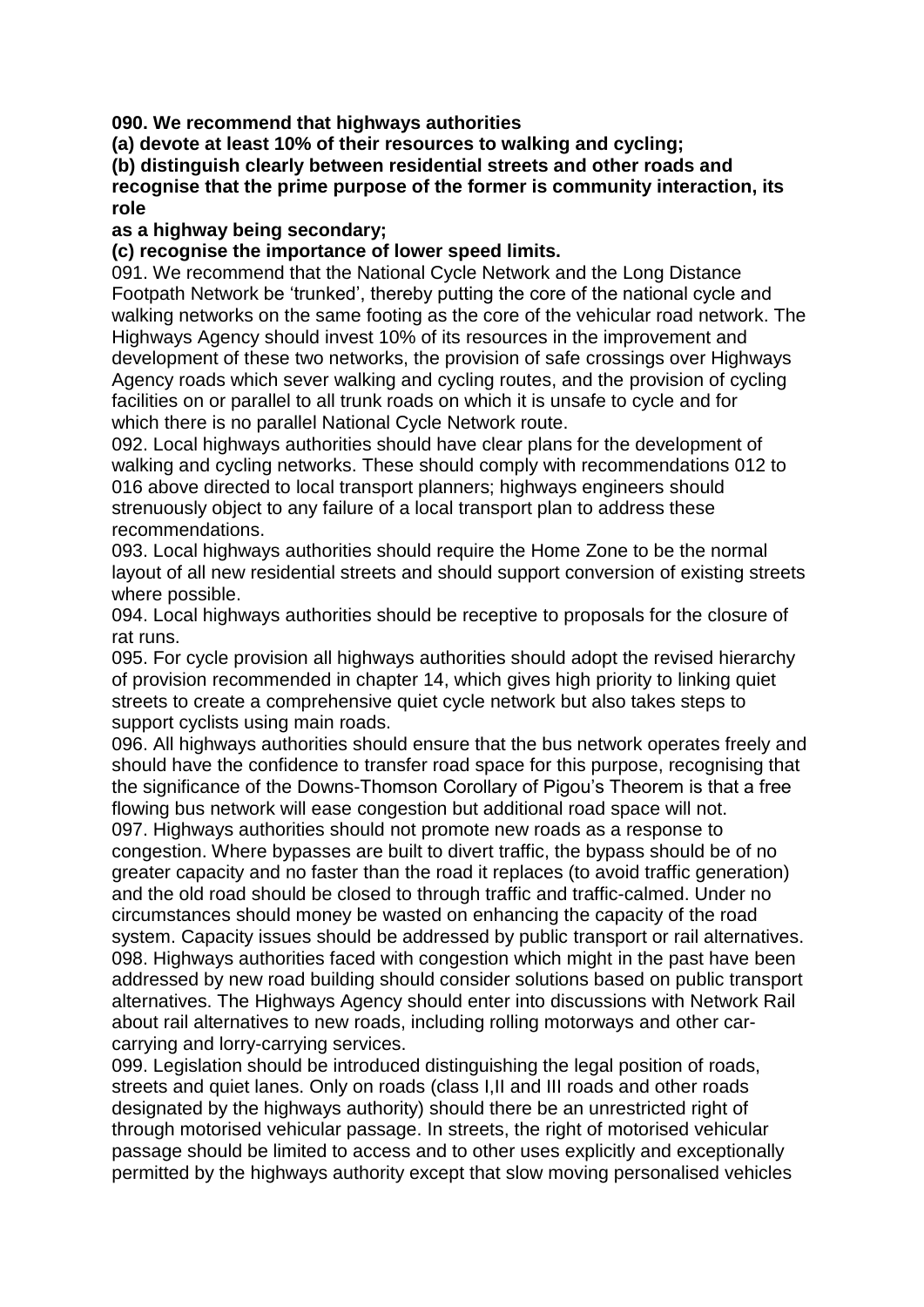like invalid carriages, mobility scooters, motorised wheelchairs, lawn mowers and vehicles controlled by pedestrians should still be allowed through use to take short cuts. "Access" should include use by buses serving bus stops in the street. In quiet lanes the same restrictions should apply but agricultural vehicles should still have a right of through passage and highways authorities should consider finding ways to permit limited use to preserve the opportunity for country drives.

09X. Highways authorities should introduce town-wide 20 mph speed limits in urban areas and should reduce speed limits on many rural roads.

#### *DIY Streets*

*DIY Streets is Sustrans' innovative approach to making streets safer and more attractive, using Home zone principles at lower cost, by supporting residents in redesigning their own streets.*

*The approach is initially being piloted in 11 communities, moving to a national scale in the near future.*

*Project evaluation has concentrated on the process and on learning from it. As impacts on behaviour become clear these will be reported by Sustrans. See www.sustrans.org.uk/what-we-do/liveable-neighbourhoods/diy-streets*

#### *The National Cycle Network*

*The National Cycle Network has been developed since 1995 by local authorities, major landowners, national and local voluntary groups, business, and others, coordinated by Sustrans.*

*It passes within a mile of 55% of the UK population and is continually being extended and improved. One-third of the Network is traffic-free, the remainder on quiet or traffic-calmed streets.*

*In 2008 the Network carried 386 million trips, roughly 50:50 walking and cycling, for all purposes. 71% of users surveyed claim that the Network helps them increase their physical activity levels, while 134 million trips could have been made by car. See www.sustrans.org.uk/resources/research-and-monitoring, including annual usage reports with demographic, trip purpose, carbon, physical activity and economic analysis*

### *Connect2*

*Connect2 is a Sustrans programme to develop 79 local walking and cycling networks, mainly in urban areas, around the UK, partly funded by £50 million from the Big Lottery Fund, allocated on the basis of a national public vote. When complete, Connect2 will invest over £150 million and transform travel options in many of the project locations.*

*Connect2 is currently in development. When complete, the 79 projects will offer improved walking and/or cycling options to approximately six million people – 10% of the UK population.*

*Connect2 is being studied by a cross-disciplinary research team, called i-Connect, with leading physical activity, climate and transport specialists. More information at www.sustrans.org.uk/what-we-do/connect2*

### **ACTION BY GOVERNMENT**

**100. We recommend that the Dept for Transport and its counterparts in the devolved administrations should fully recognise the vision of a healthy transport system, recognise its importance as a measure that will save tens of thousands of lives and contribute to addressing climate change, and regard its implementation as a major objective. It should involve its public health adviser in decisions at the highest level, should use health impact assessment**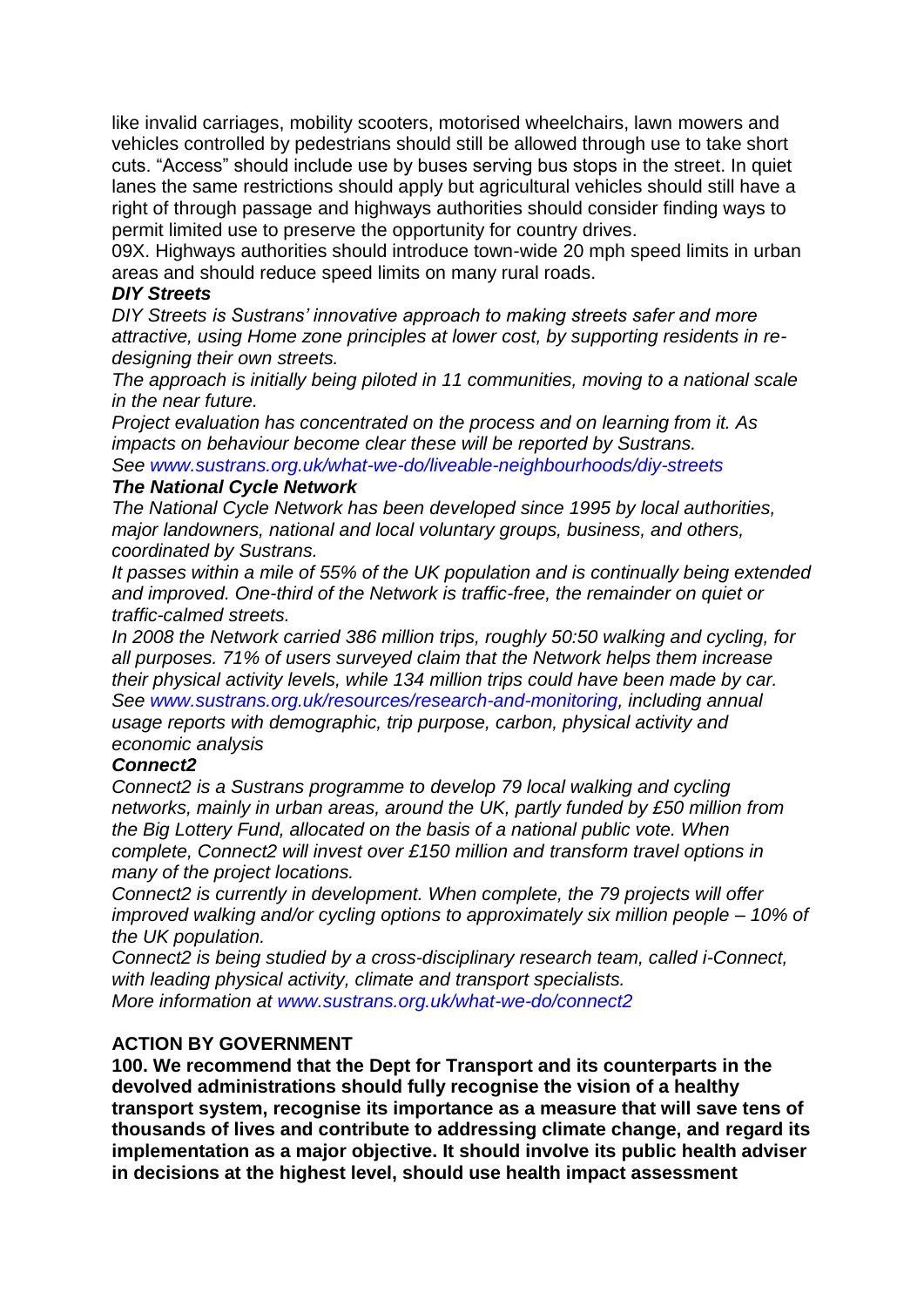### **routinely and should ensure that public health issues are fully understood by all its policymaking staff.**

101. Government should consider incorporating the DfT into a new department with responsibilities for transport, physical activity and food and a remit of addressing obesity. Such a department, perhaps called the Dept of Walking, Cycling, Transport and Sport should have a high standing in the pecking order of Government departments.

102.DfT should endorse the goals and strategies of a healthy and sustainable transport system.

103. DfT should issue guidance in relation to LTP3 in line with our recommendations 010 to 019.

104. Local authority and other transport planners should read, and follow the guidance in, the DfT publications *cycle Friendly Infrastructure* and *Cycling by Design*. However this should be revised to take account of the situations described in section 14.6.1 where dedicated infrastructure should, exceptionally, have a high priority.

105. DfT should modify highways guidance to emphasise the need for a cycle network and a walking network, and to emphasise the need for aesthetic enhancement of the walking network.

106. DfT should give clear guidance to highways authorities and planning authorities that the prime role of residential streets is community interaction and that their role as a highway is secondary to this; DfT should revise design guidance accordingly. It should implement the legislative change proposed in recommendation 099.

107. Aviation policy should be changed to favour high speed rail and recognise the need to make progress towards a limited role of aviation only for flights across major bodies of water or polar ice cap, flights to islands, and local journeys in trackless wilderness. The first step should be the replacement of domestic flights within the mainland of Great Britain by high speed rail and collaborative discussions with other countries to eliminate short haul mainland flights in Europe and replace them with high speed rail.

108. DfT should abandon the concept of focussing public transport on the most popular journeys and replace it with a recognition of the need for a comprehensive network. It should:

(a) take steps to draw together the partnership necessary to create Transweb (recommendations 040 to 04XI);

(b) expand the role of the tram/train without awaiting the outcome of the present very limited experiments. The experimentation has already been done in Europe.

(c) put in place a programme of rail reopening;

(d) put in place motorway bus and coach services;

(e) be willing to abandon bus deregulation as a failed experiment if it stands in the way of the collaborative development of Transweb.

### **110. Government should find Parliamentary time for a Transport and Health Act.**

111. Statutory effect should be given to the policy of developing Transweb and to the consequent rail reopenings, motorway bus and coach systems and coordinated system development.

112. Statutory duties should be laid on NHS bodies, public transport authorities, Transweb, highways authorities and spatial planning bodies in relation to the promotion of walking and cycling, enforced by a new Walking & Cycling Authority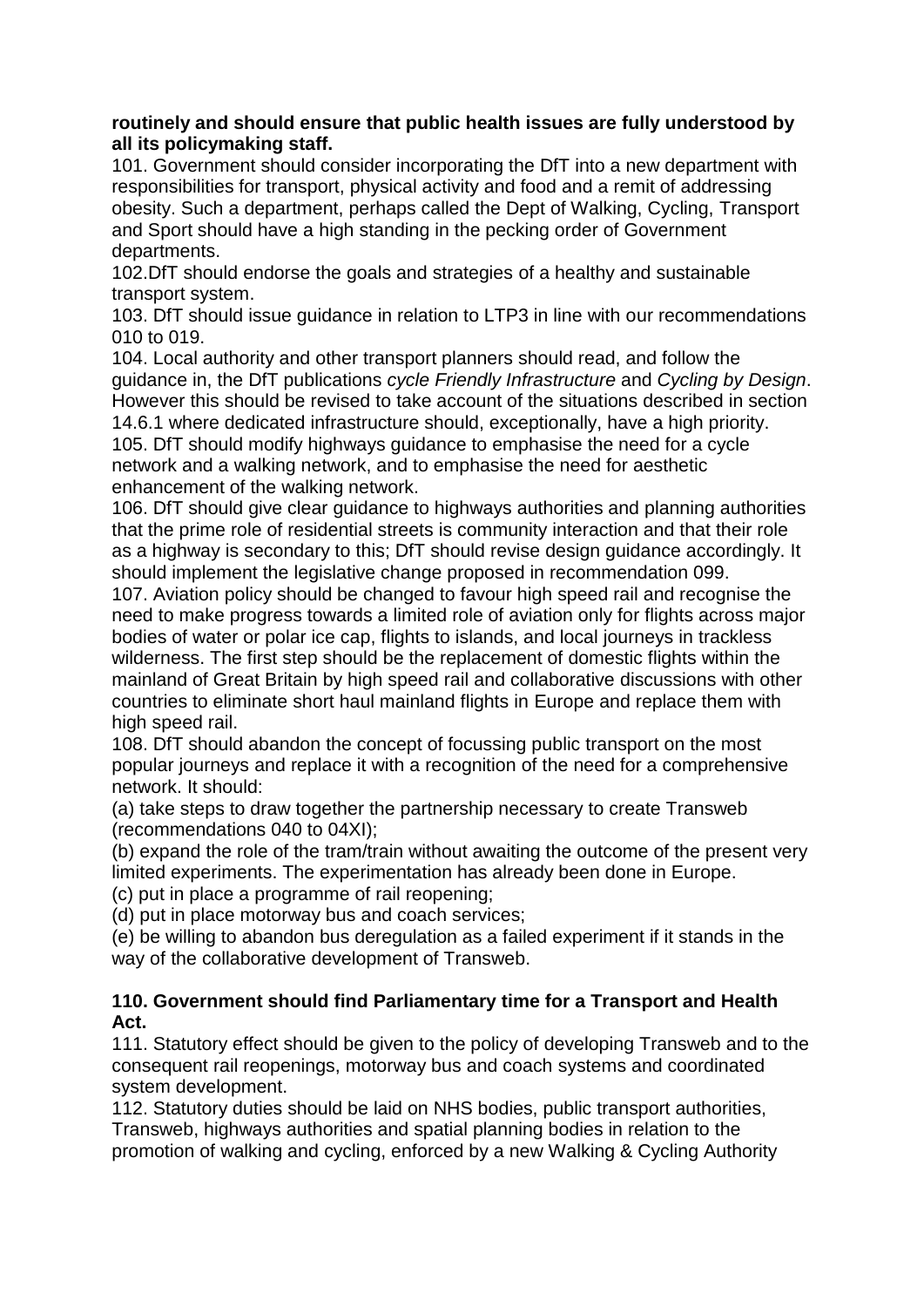which should be an NHS body (with performance management functions), part of the Public Health Service, an inspectorate and a highways authority with default powers. 113. Statutory effect should be given to the role of residential streets in community interaction. This should include the legislation suggested in recommendation 099. 114. The drink driving limit should be reduced to 50mg/100 ml with new lesser offences at 35mg/100ml (fixed penalty notice and 3 penalty points) and 20mg/100ml (fixed penalty notice without penalty points)

115. (a) The normal speed limit in urban residential areas should be 20mph. (b) A speed limit of 10mph should normally apply in Home Zones, car parks and other settings where pedestrians mix with manoeuvring vehicles, drives and other insite roads where all forms of traffic are mixed; pedestrianised areas at times when the restriction is suspended; and on byways open to all traffic.

(c) A speed limit of 5mph should normally apply when exercising private or other exceptional motor vehicle rights on bridleways, footpaths, pedestrian zones or restricted byways.

(d) The normal speed limit on all-purpose rural roads should be reduced to 40mph. (e) This should be reduced to 30mph on any road where pedestrians use the same roadspace as motor vehicles, and 20 mph on any such road which is single track or on any quiet lane.

(f) There should be provision to increase the 40mph rural limit to 50mph (or the 20mph urban limit to 30mph) on A or B roads but only if there is separate roadspace provided for pedestrians and cyclists (either on or parallel to the road), there is adequate provision of safe crossing points, and the road is neither residential nor used for shopping (unless the access to shops or houses is separated from the through carriageway into a distinct enclosed street-like access area). A further increase from 50mph to 60 mph or from 30mph to 40mph should be possible on an A road if the provision for pedestrians and cyclists and any access area for houses or shops is separated from the carriageway by a fence, railing, hedge or crash barrier. A further increase from 60mph to 70mph should be possible on a dual carriageway and a similar increase from 40mph to 50mph should be possible on non-residential non-shopping dual carriageways in urban areas, provided adequate noise abatement is also implemented.

116. Only in cases of deliberate self-harm or malicious behaviour should it be possible for a driver to plead contributory negligence by a pedestrian or cyclist in a residential street or in a side street which forms part of a cycle network. Indeed, in such settings liability for a collision

between a motor vehicle and a pedestrian or cyclist should be presumed to lie with the motor driver and the presumption should be rebuttable only by evidence of selfharm, malicious behaviour or extreme unpredictable stupid behaviour going well beyond normal carelessness and well beyond the unpredictability of behaviour a driver should expect of pedestrians in a relaxed hazard free home setting. In other settings contributory negligence should not be ruled out but should not be used as a covert restriction on road usage. The failure to wear a cycle helmet is not contributory negligence.

117. Spatial planners should have greater powers to pursue the provision of local facilities, including powers to establish local multi-user outposts (such as neighbourhood work stations or local shops that also serve as ordering points for goods from large supermarkets) and finance them by a levy on the operators of the central facilities.

**120. We recommend**

**(a) that fiscal measures be taken to ensure that the cost of motor vehicle use is**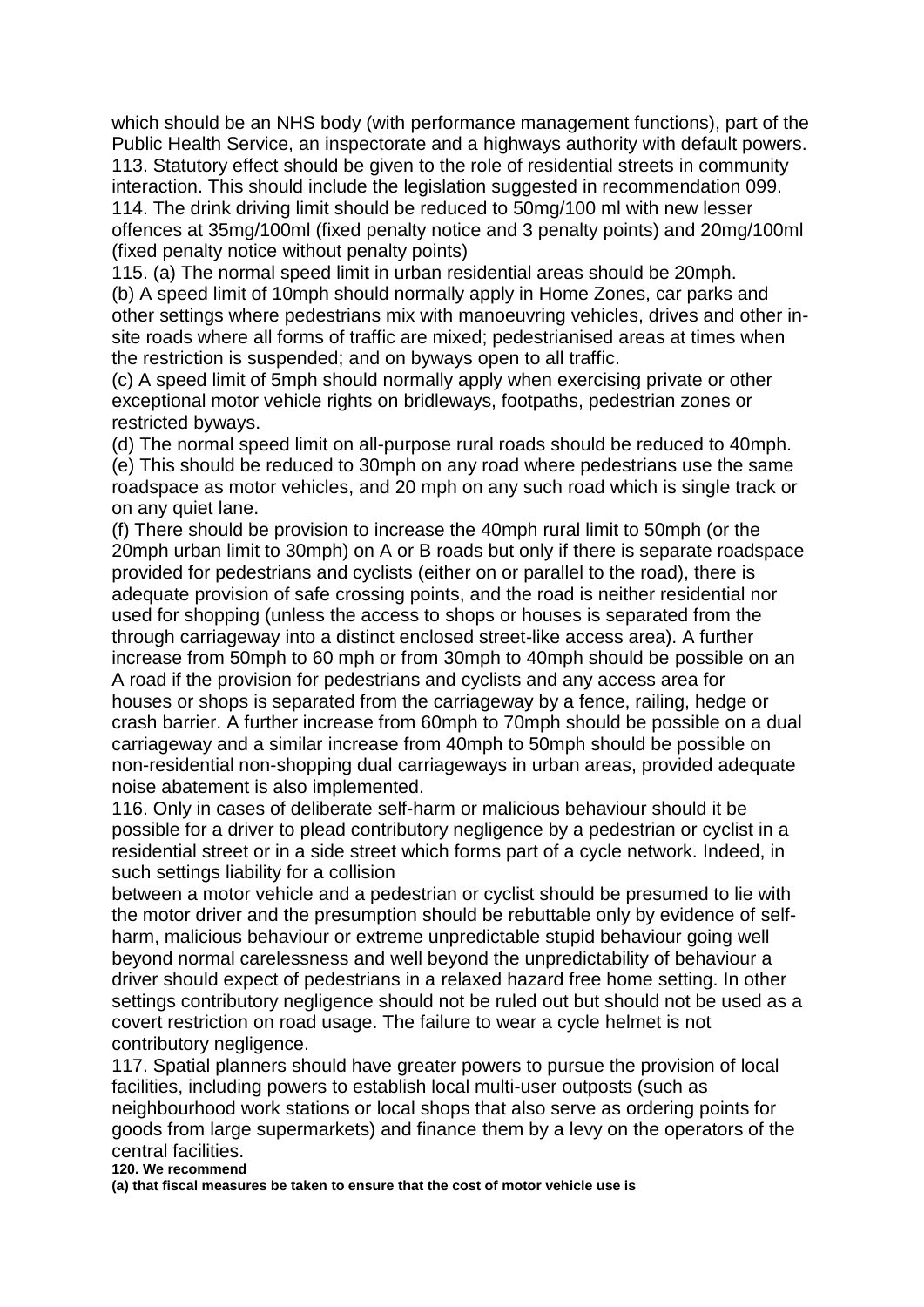**fully felt at the time of use. If there is no appetite for increased motoring taxation this should be offset by reducing other costs of motoring.**

**(b) that fiscal measures be taken to ensure that the cost of traffic generation is**

**felt by organisations with poor corporate travel planning;**

**(c) that fiscal measures be taken to encourage car clubs.**

121. There should be no exemption of either road transport or aviation from carbon emissions trading schemes. 122. Universal road charging should be introduced. As well as charges by the mile there should be charges per journey (to increase the price per mile of short journeys which could have been walked or cycled), mileage based congestion charges for use of roads at times of heavy congestion, supplementary charges for journeys ending in the centres of towns and cities well served by radial public transport, and charges for travel above the speed limit where this has, for some reason, not led to prosecution or fixed penalty.

123 There should, however, be provision (possibly, for administrative reasons, limited to regular journeys) to claim rebates for journeys for which adequate public transport is not available and there should be provision for public transport authorities to enter into gain-sharing agreements with the road charging agency where better public transport diminishes those rebates.

124. As well as road charging, there should continue to be emissions-oriented taxes such as fuel duty.

125 We see no reason to hold back from increased taxation of motoring, given the economic climate, the gap in the public finances, the need to invest in new transport infrastructure, and the relative decline in the cost of motoring. Certainly, there should be a year on year increase in the cost of motoring by more than the cost of public transport. However, if there is no appetite to increase motoring taxation, the above charges should still be implemented even if it is thought they have to be offset by reductions in those motoring costs not based on mileage or emissions.

If this situation applies the following might be a suitable order of priority for such measures:

First, the elimination of all taxes and public charges on motoring which are not mileage, fuel or emissions related, such as vehicle excise duty, driving test fees, fees for driving licenses, VAT on cars and car accessories, car club membership etc.

Secondly, subsidies to the administrative costs of car clubs.

Thirdly, the replacement of other compulsory charges by public subsidies. This could

apply to things like basic insurance (charged at a high rate, with low risk drivers obtaining rebates or extra cover by opting out of the Treasury scheme and taking out a policy with an insurance company) and MOT fees and should extend to car clubs.

Fourthly, if necessary to achieve the desired level of offset, the partial state

reimbursement, up to a fixed limit, of charges for essential safety-related car

maintenance (including allowances for work done by the owner personally subject to

certification that the work was necessary and was done satisfactorily) and a proportion of breakdown service membership. It should also cover all maintenance and breakdown provision by car clubs, thus treating these clubs preferentially.

126. Developers should be required to pay for the public transport, walking and cycling infrastructure necessary to serve their development and to compensate for the motor vehicle traffic likely to be generated.

127. A proportion of employers' national insurance contributions should be replaced by a new tax for each employee-day on which an employee drives to work.

128 There should be a tax on all free or low cost private non-residential car parking provision (including estimates of the use made by customers of free on street parking).

129 There should be provision for public transport authorities to enter into gain-sharing agreements with developers, businesses and employers where new services facilitate travel planning which reduces the burden of the above taxes.

#### **130.The Government should have a coordinated approach to addressing climate change in which the contribution of each sector is clearly recognised, quantified and enforced.** *(Transport, energy, waste and the purchase of low carbon products each have their place in this strategy; our recommendations are limited to those relating to transport).*

131. The contribution of modal shift to this strategy should be clearly recognised, with objectives for reducing motor vehicle emissions by promoting active transport, for a shift to electric traction, for the use of lower-emission vehicles and for a shift from aviation to high-speed rail.

132. There should be an element of the strategy directed to substantially reducing the carbon emissions produced in the manufacture of electricity, so that the shift to electric traction can be effective in its climate change objectives.

133. The contribution of commuting to this strategy should be clearly recognised by goals for employers aimed at moving towards a normal week consisting of three days of working at the place of work, one day of working at home and three days not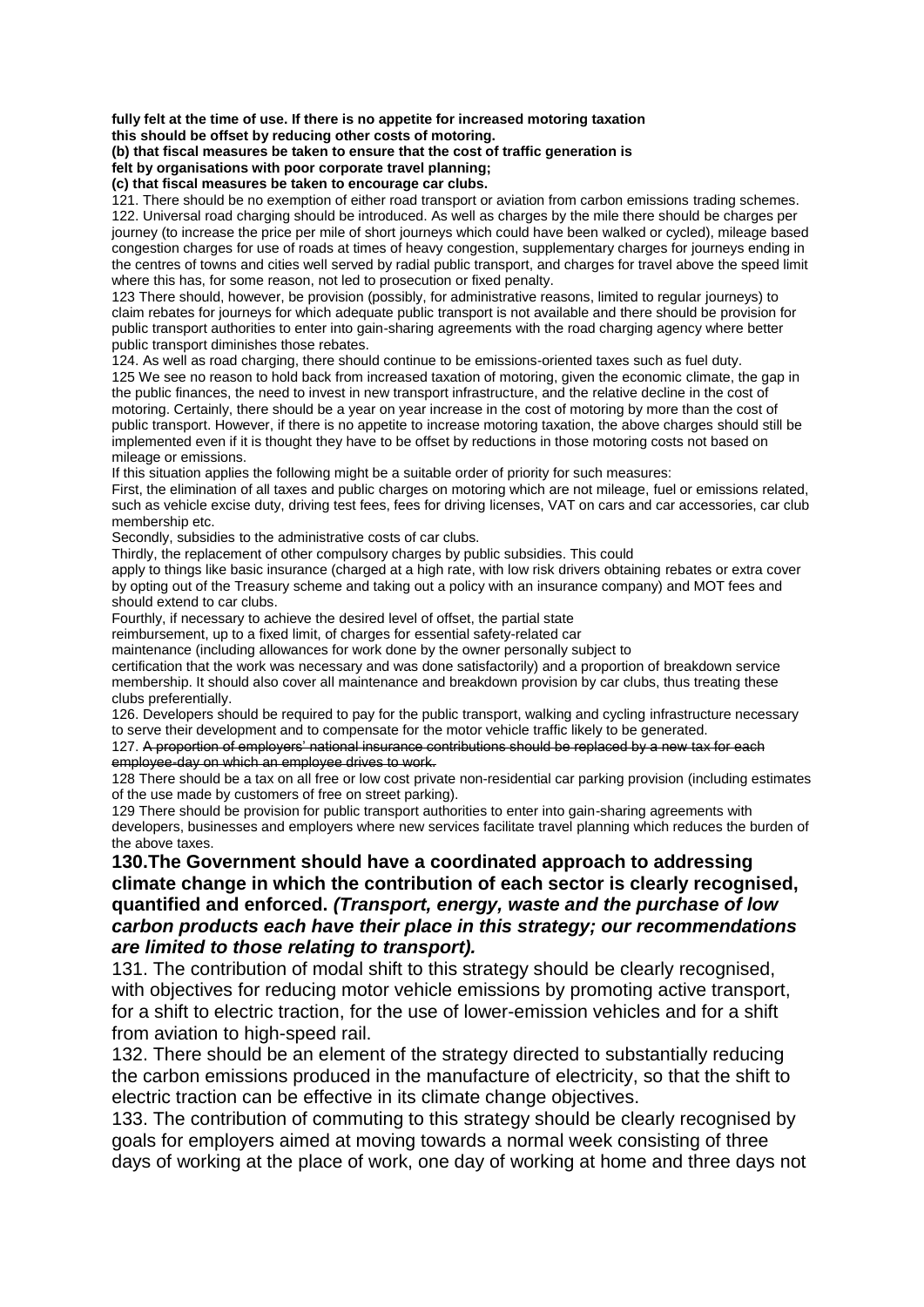working. This should be largely achieved by increased productivity and by changes in working methods but may also entail the lengthening of the (fewer) working days. 134. The contribution to the strategy to be made by spatial planning should be clearly recognised as involving the reversal of the trend towards centralised facilities and the provision of more facilities locally, thus reducing the need to travel. Spatial planners will need more powers to this end (see recommendation 117).

135. The Department of Health should ensure that the NHS Operating Framework requires that the NHS reverses so far as feasible its current trend to centralisation of provision, recognising that there are diseconomies of scale as well as economies, promotes active transport, uses travel planning to reduce car use by its staff when coming to work and by its patients when attending appointments and uses local procurement when feasible. These transport goals should sit alongside energy use in healthcare buildings and the carbon contributions of NHS procurement and waste disposal as the NHS contribution to the strategy.

#### **140. The Government should pursue a programme aimed at achieving a more rational approach to risk. This is much broader than transport but the following recommendations are transport related.**

141. We have already made recommendations relating to a more rational approach to the risk of cycling (see 061, 062, 066, 076, 116)

142. The Department of Justice and the Law Commission should ensure appropriate legal changes and appropriate training of the judiciary and legal profession to ensure that the law reflects a rational approach to risk in areas such as judicial review, personal injury litigation, etc.

143. Those concerned with rail safety should recognise that the overall safety of the transport system is undermined if the development of the railway system is obstructed by unnecessary restrictions and bureaucracy supposedly related to safety but in fact of little value. The traditional approach of the Railways Inspectorate had much to commend it and it is unfortunate that it has been undermined by newer organisations which sometimes appear to lack common sense.

144. All transport safety organisations should recognise that if safety regulations come to be perceived as a bureaucratic burden, that attitude will affect the important regulations as well as the unimportant ones and overall safety will be reduced. It should be widely recognised that one of the characteristics of a risk-averse system is the existence of unnecessary attention to minor risks alongside blatant disregard of serious ones.

145. The cost and timescale of railway construction work has risen considerably more than construction work in general. There should be a review of how far that is due to unnecessary safety bureaucracy.

**150. Effective systems of interdepartmental coordination of policy should be put in place to prevent Government departments undermining core areas of strategy. Climate change reduction, risk and obesity strategies should be protected by this system.**

151. The Home Office should revise its alleygating guidance to emphasise the importance of maintaining pedestrian permeability and to remove the present suggestion that a diversion of 450 metres on a significant pedestrian route is insignificant.

152. The police and others responsible for the enforcement of traffic regulation should be more positive about enforcing traffic laws that relate to safety (including those relating to pavement parking and speeding). Breaking of traffic laws should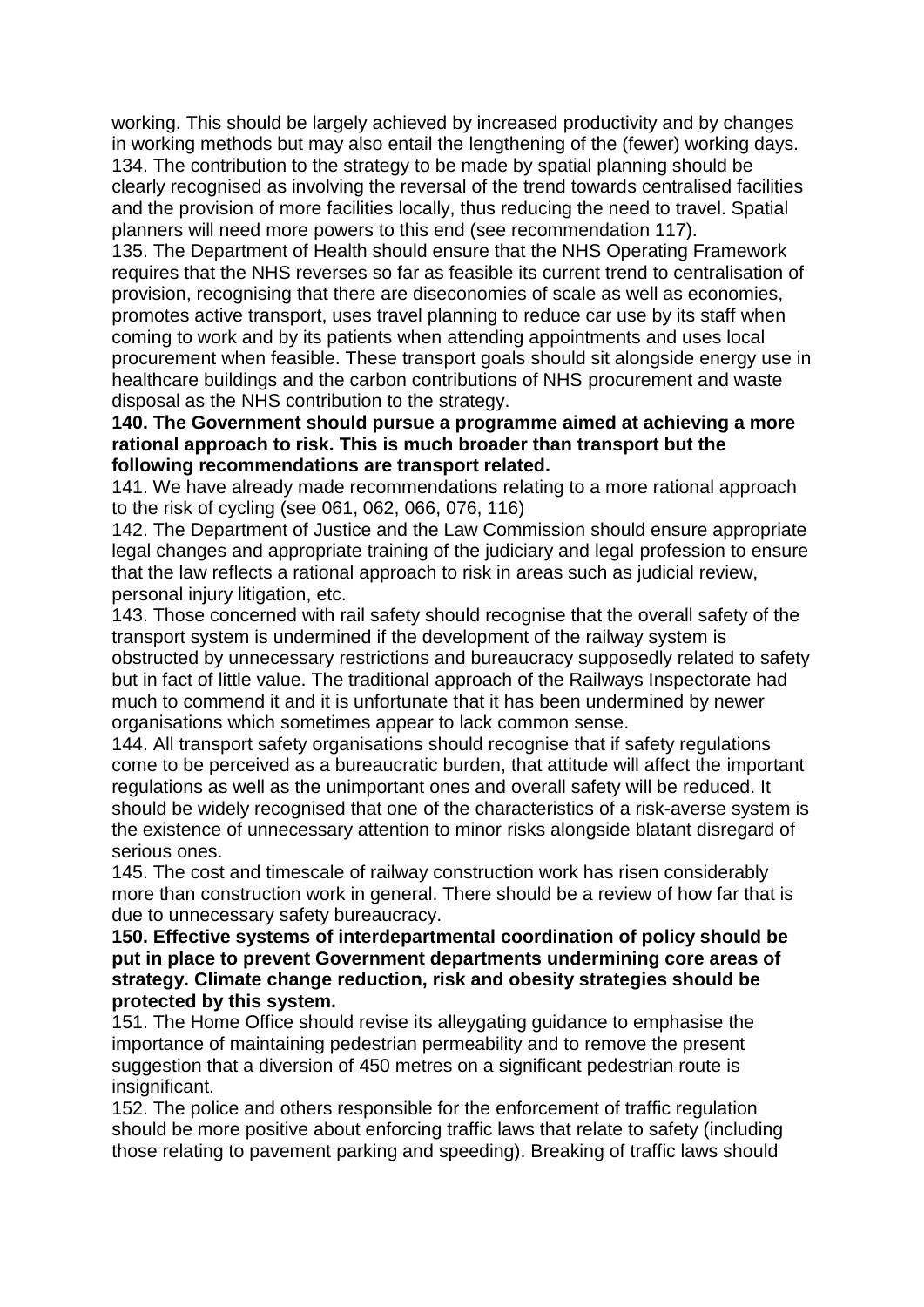have the same status as any other criminal activity that puts members of the general public at risk.

153. All Government departments should review their attitude to centralisation and localisation of

facilities and pursue a localisation agenda.

154. Post Offices have considerable potential for the provision of local financial facilities and local shopping facilities (including acting as ordering points for goods from more distant facilities). Royal Mail should engage with this potential and the Post Office closure programme should be reversed.

155. There should be a programme for the development of a broadband network of sufficient speed to sustain the use of virtual reality for meetings and conferences. 156. Telemedicine, tele-education, tele-advice and other similar processes should be considered as ways to help maintain small local facilities in all fields of Government and the public services.

157. The Office for Fair Trading should discontinue the practice of regarding cooperation between public transport operators as anticompetitive. This attitude hinders public transport's effective competition with the car.

**160. The European Union should recognise that because of climate change and safety, rail should be promoted as an alternative to the car, lorry and plane as much as possible. The European Union should develop an international high speed rail network as an alternative to much current aviation and should also develop a Europe wide train/cycle network.**

161. The European Union should enter into discussions with the United States, Russia, China, India, the African Union, Arab countries, ASEAN and the OAS with a view to establishing an international and intercontinental network of very high speed trains (at least 600kph – perhaps maglev). The development of this network should include the construction of the Bering Straits Railway, of a tunnel under the Straits of Gibraltar, and of a railway from Russia to Japan via sea tunnels and Sakhalin Island.

162. Whilst this international and intercontinental network would probably, in Europe, mainly serve capital cities and financial centres, it should be supported by a European high speed network (at least 300kph, probably conventional trains) linking the cities and regions of Europe to each other and to the international and intercontinental network. The EU should pursue the creation of such a network. 163. When these networks are fully in place, it should be possible to reduce the volume of aviation considerably and EU policy should aim at managing such a decline. The immediate aim should be the rail replacement of most short haul European internal air services. There is

however likely to be a continuing need for aviation for

□□business journeys over 2,500km;

**□□leisure journeys over 4,000 km;** 

□□relief for rail services from Northern Europe to the Mediterranean on summer weekends and from all parts of the Europe to winter sports destinations on winter weekends;

□□ flights on routes which are substantially shortened by crossing large expanses of water or polar ice cap;

 $\Box$  flights from the mainland to islands which are too far from shore to rely on ferries or tunnels;

 $\Box$   $\Box$  local journeys in very remote areas such as the Arctic.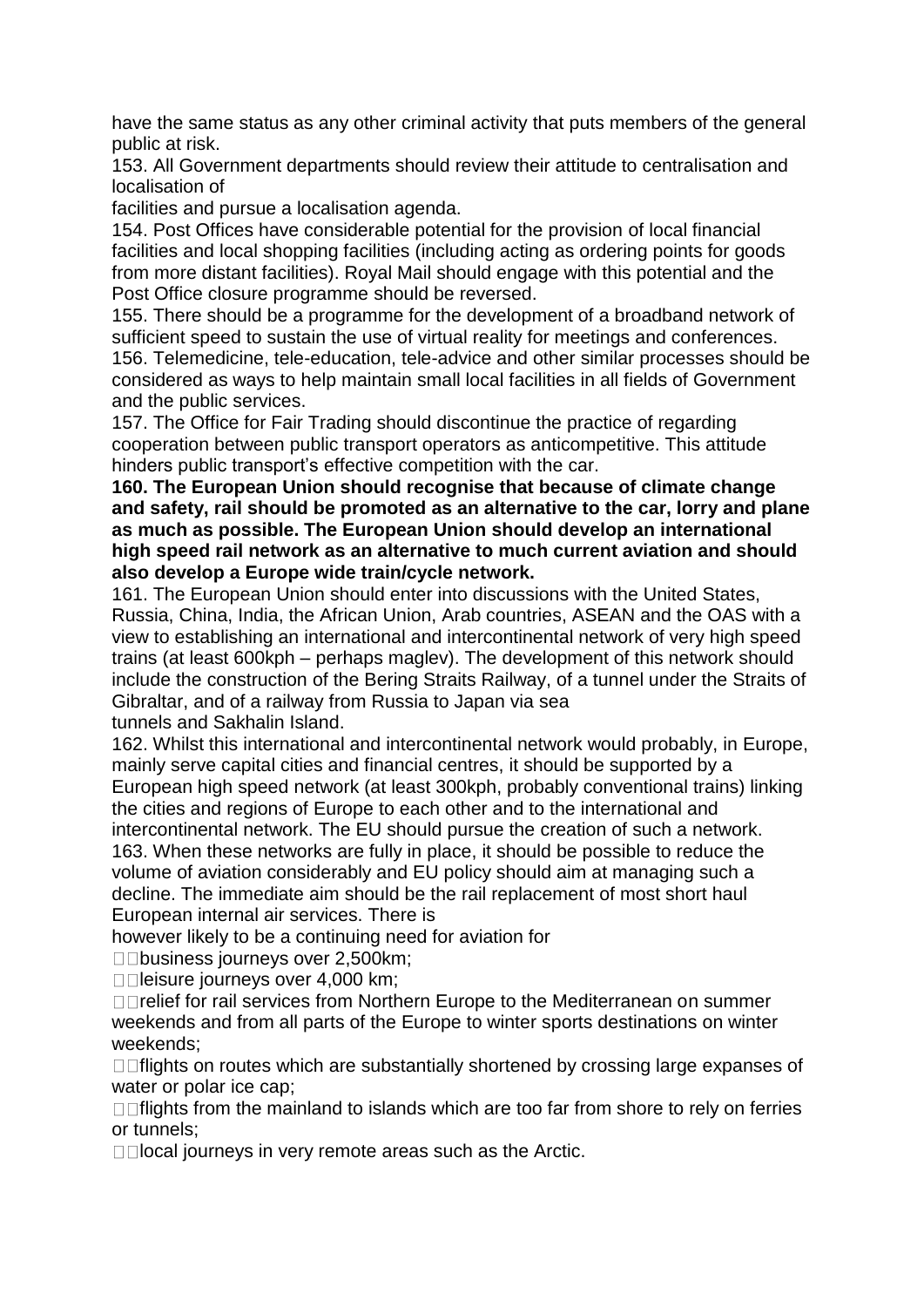164. The EU should examine whether the construction of high speed railways could be speeded up by the conversion of motorways either as a deliberate substitution, or by the vehicular usage remaining in the form of vehicle-carrying trains or by the roadspace needed being diminished by the use of automated highways, with the consequent freeing of space for conversion to a railway.

165. The train/cycle combination should be promoted as a distinct transport mode, with a European network ensuring that the whole of Europe is:

□□within reasonable cycling distance (perhaps 5km in urban areas, 10km in rural areas and 15km in remote areas);

 $\square$  over a safe cycle route from a cycle-Metro station with cycle hire, cycle parking and cycle storage deposit schemes (cycles which are being left for more than two days being moved to a central storage point until the date they are needed again);,

 $\Box$  each such station being served by a cycle-carrying public transport system (typically, a train but in rural areas it could be a cycle-carrying bus and on islands it could be a ferry);

 $\Box$  operating frequently (typically with a scheduled service every 15 minutes in urban areas, every 30 minutes in rural areas or every hour in remote areas, but where this is not economically viable demand responsive services could be provided);

 $\Box$ These local services feeding into the European network of interurban, interregional, intercity and international trains, all of which should have a cycle van attached for the conveyance of bicycles;

 $\square$  with proper provisions for cyclists to change trains at major interchanges in significant numbers without obstructing classic passengers.

166. The trains which provide this network would in most cases also function as part of the classic network and would also serve stations which are designed to be accessed on foot over shorter distances. However, for the cycle/train mode to be promoted as a viable alternative to the car, the additional provision needed will be more than just a small modification of the rail network. It will need additional rail vehicles, additional facilities at stations, additional stations, and additional cycle links to stations. It will be in every sense a new network for a new mode.

167. The rail developments necessary for a European high speed rail network and for a cycle/train network would contribute significantly to developing rail to compete more effectively with the car. Urban areas (and rural areas where possible) should also have Metro services within walking distance. This may not be a Europe-wide issue but the EU should be prepared to deploy funding in appropriate circumstances. 168. The EU should ensure that it is fully understood that cities with rail-based public transport systems are more effective at modal shift from the car, to the point that they actually have more bus usage than cities with bus-based systems. In bus-based systems, public transport seems to be a residual mode for those without cars and the buses actually compete with walking and cycling rather than with the car.

### **170. The European Union should generally commit to the goals and strategies of a healthy and sustainable transport system.**

171 Safety requirements and emission requirements on vehicles are important. The development of vehicle design measures to protect pedestrians and cyclists from collisions is a priority.

172. Road pricing is needed to reduce road traffic and ensure that the externalities of emissions and congestion are taken into account in the market.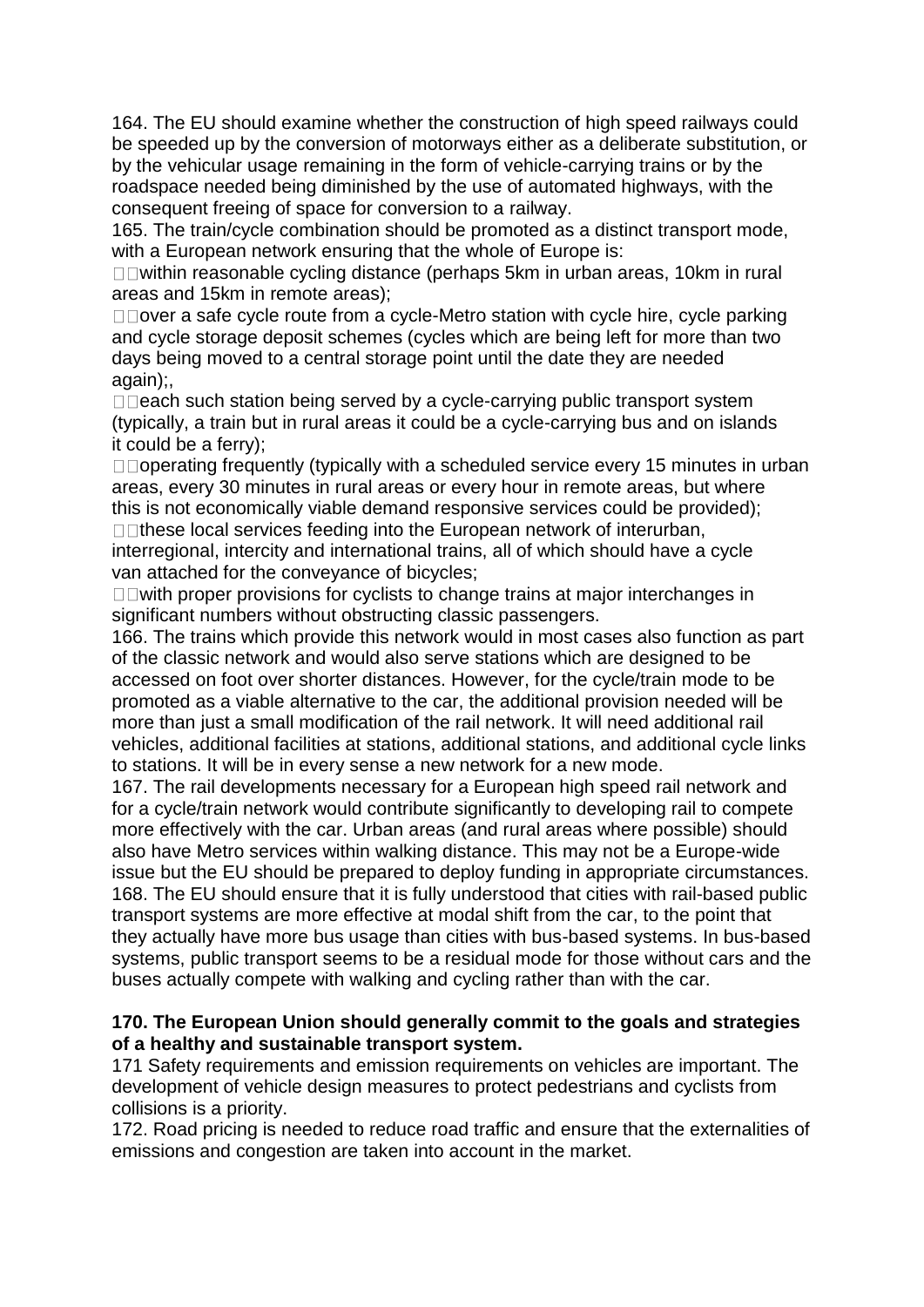173. The EU should consider the strategic aspects of transport for people with impairments or encumbrances.

174. EU regional policies should recognise the contribution of transport to health inequalities both by limiting access to health-promoting lifestyles and by differential application of the negative features of transport and should recognise lack of transport as an obstacle to work creation in poorer areas.

175. The EU should establish a European Transport & Health Observatory.

176. There should be European funding of transport behaviour change programmes.

177. There should be European funding of walking and cycling transport schemes.

178. The EU should require formal Health Impact Assessment in Strategic Environmental Assessments.

179. To account for commuting, the EU should change the weekly limit on hours under the Working Time Directive by

(a) adding 10 hours

(b) providing for 2 hours to be deducted for every day on which the worker is required to start and finish work other than at home.

**180 Government and the European Union should commit to the principle that freight should be moved off the roads onto rail or water as a contribution to climate change and safety.**

#### **190 Government, the European Union and international economic organisations should find ways to finance the developments that are necessary to implement this strategy.**

Finance and economics lie beyond the scope of this publication. However, it is essential that humanity does not allow resources that could be mobilised in solving its climate change, obesity and transport problems to lie idle for lack of a means of exchange. Consideration could be given to international quantitative easing focussed on climate change, to Keynesian methods of public sector accounting which take account of funds created by employment or economic growth, to ways of capturing changes in land value or economic opportunity resulting from transport changes, to bonds on which repayment was tied to economic development or particular funding streams, or to arrangements in which the right to levy road charges was offered to consortia who put in place a walking, cycling and Transweb network, subject to their attaining specified performance standards.

# **HEALTH PROFESSIONS**

### **200. We recommend that the public health system should actively promote the goals and strategies of a healthy and sustainable transport system**

201**.** All Directors of Public Health should designate a consultant or senior manager to pursue the above goals and strategies.

202 Directors of Public Health should make full use of health impact assessment and the right of independent advocacy to create pressures for a healthy transport policy benefiting their population**.**

203. Public health professional organisations and campaigns should ensure there is effective national advocacy for a healthy transport system.

204. Transport should have a prominent place in the obesity strategies of local authorities, Primary Care Trusts, and their successor public health organisations. **210. Clinicians should be aware of aspects of transport and health relevant to**

# **their practice**